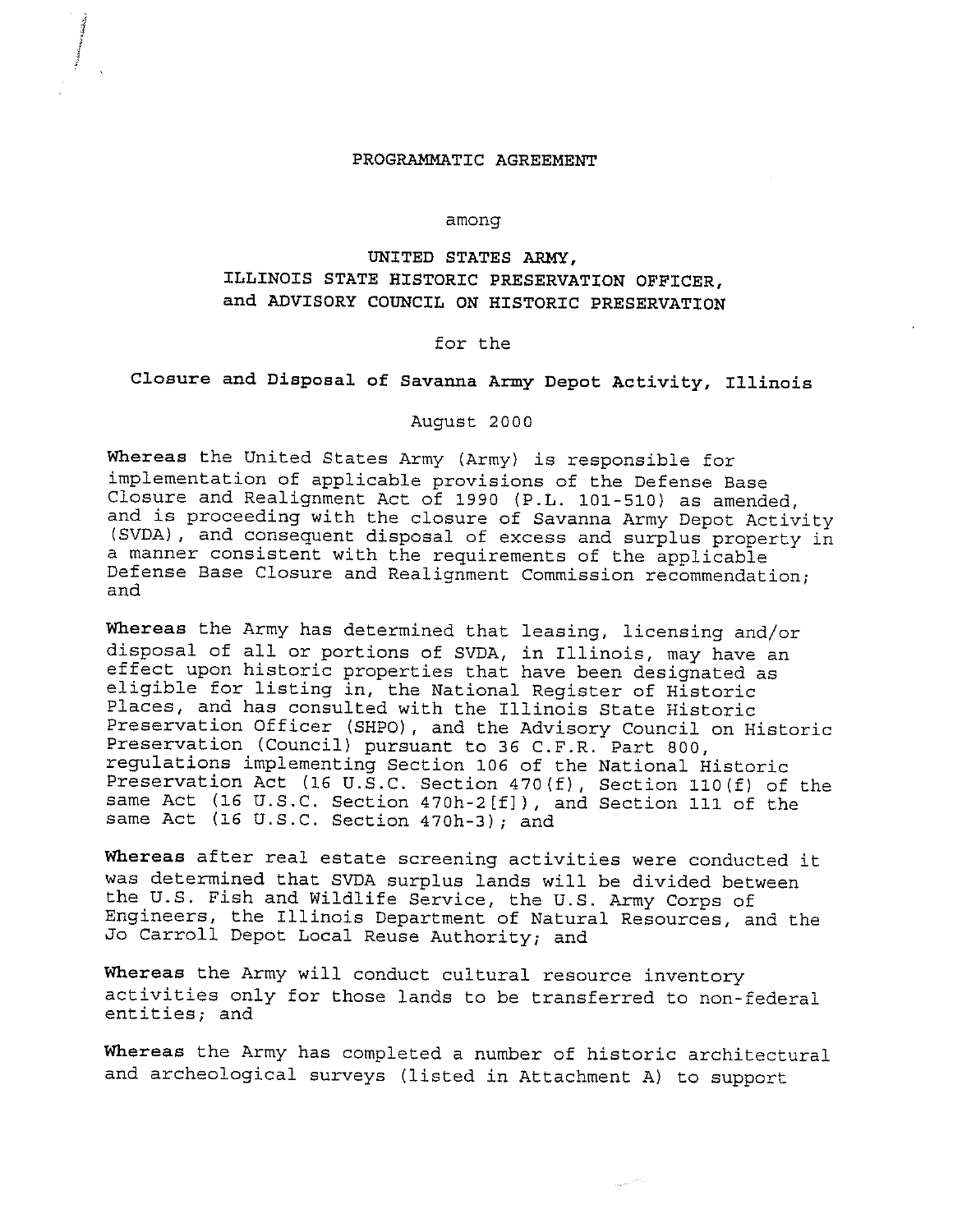disposal of portions of the BRAC property to non-federal entities; and

 $\label{eq:2}$ i

> **Whereas** none of the SVDA buildings to be conveyed to non-federal entities, examined by the 1997 architectural inventory study, were determined to be eligible for the National Register of Historic Places; and

**Whereas** a number of archeological sites located within those SVDA BRAC excess lands scheduled for disposal to non-federal entities have been determined to be eligible or potentially eligible for the National Register of Historic Places (listed in Attachment B); and

**Whereas** not all BRAC lands to be disposed of to non-federal entities can be surveyed for archeological resources until the lands have been examined for and, if necessary, cleared of unexploded ordnance (UXO); and

**Whereas** interested members of the public, including the Jo Carroll Depot Local Redevelopment Authority, and Native Americans, have been provided opportunities to comment on the effects this base closure may have on historic properties at SVDA through public hearings, consultation meetings, and other means; and

**Whereas** in carrying out the disposal of excess and surplus property the Army will comply with all applicable laws and regulations, including 36 C.F.R. Part 79, Curation of Federally-Owned and Administered Archeological Collections;

**Whereas** the Jo Carroll Depot Local Redevelopment Authority has been invited to concur in this agreement document; and

**NOW, THEREFORE,** the Army, the SHPO, and the Council agree that the undertaking described above shall be implemented in accordance with the following stipulations to take into account the effect of the undertaking on historic properties.

**STIPULATIONS - The Army will ensure that the following measures are carried out:** 

#### **I. Identification and Evaluation**

A. The Army will conduct Phase I archeological site location surveys for those SVDA lands that are to be transferred to non-federal entities and that have not been previously surveyed for archeological resources (Appendix C map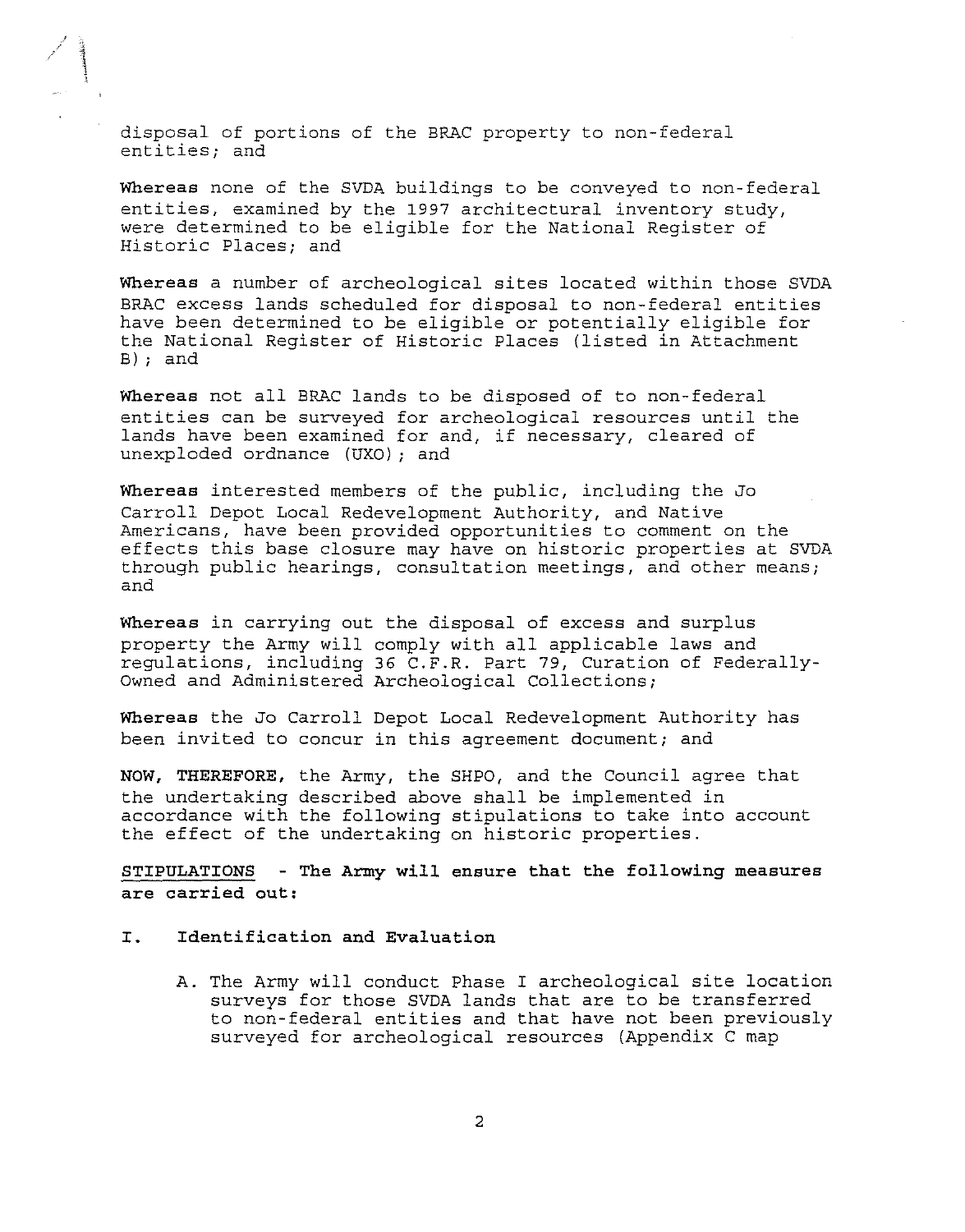displays those SVDA lands that will be surveyed for archeological resources).

 $\mathcal{L}(\mathcal{E})$ 

- B. For lands that must be examined for potential UXO contamination, archeological surveys will be conducted only after the area has been examined for UXO and has been determined as being safe for subsurface archeological testing. Due to explosive ordnance qualification requirements and safety factors, no archeologists will be made part of the actual UXO field survey and disposal teams. However, archeologists associated with the UXO contractor and the U.S. Army Corps of Engineers (USACE) will be available for consultations and to examine any archeological finds that may be made in the course of the UXO investigations. The following procedures will be followed by the UXO disposal teams that will conduct the UXO surveys.
	- 1. Prior to the initiation of field investigations at SVDA, UXO survey personnel will receive a cultural resources orientation concerning known cultural resource sites within the project area and recognition of cultural resource artifactual materials that could be encountered by the UXO investigations.
	- 2. UXO surveys will involve location of metallic objects by metal detectors and hand excavation of these metallic objects by UXO disposal experts. Non UXO related metallic objects and any other cultural items encountered by the investigators will be left on the ground surface adjacent to the hole from which they were removed for later examination and, if appropriate, collection during subsequent archeological surveys.
	- 3. UXO field survey personnel will notify the SVDA BRAC Environmental Coordinator (BEC) and the contract or USACE archeologist of any cultural materials or human skeletal materials encountered during the UXO investigations. If human skeletal remains are encountered, UXO investigations will be immediately halted for that sampling grid and the SVDA BEC and USACE archeologist will make arrangements to determine the origin of the human remains and whether the requirements of the Native American Graves Protection and Repatriation Act (NAGPRA) should be enacted.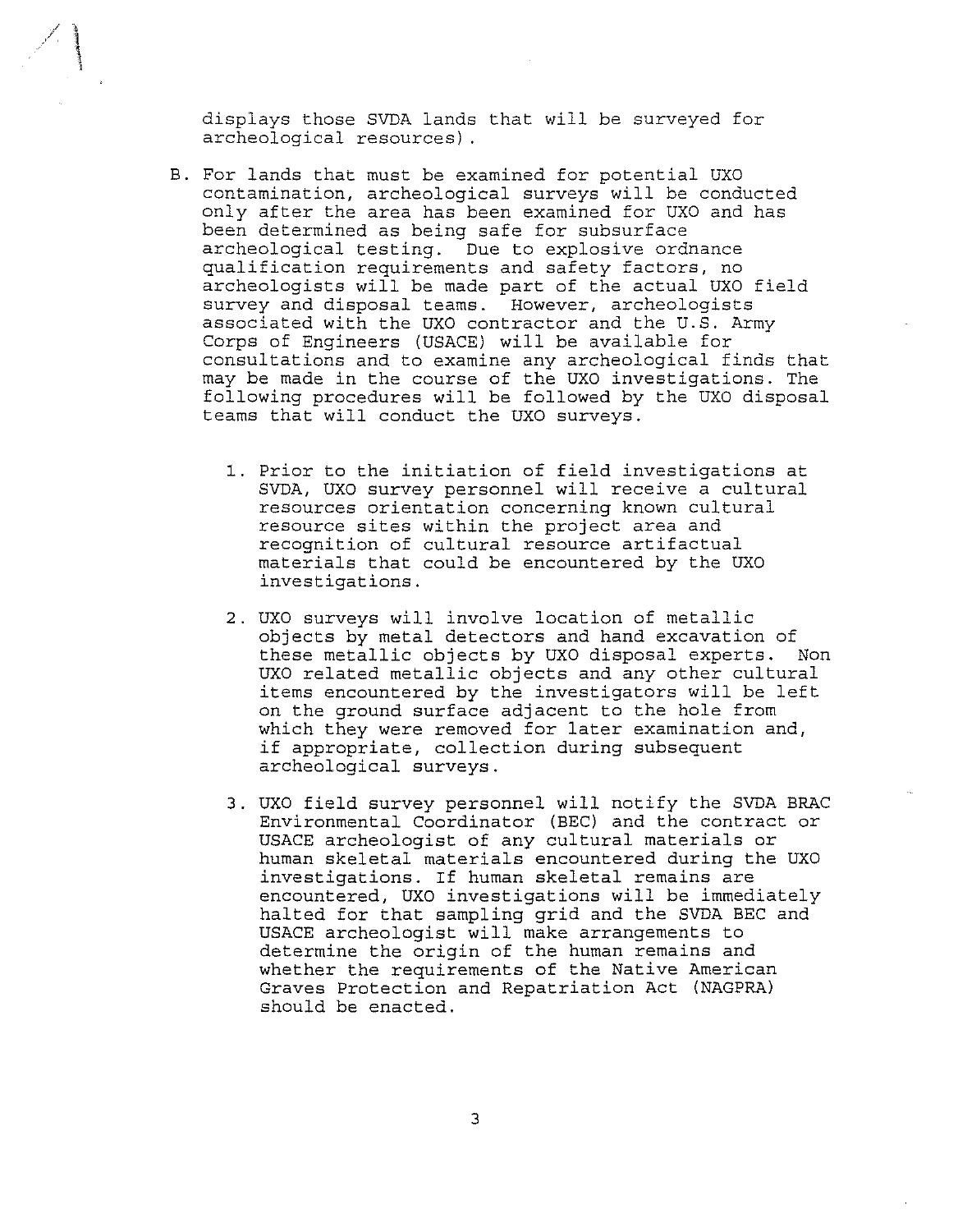- 4. UXO related items encountered by the UXO disposal experts may be removed from the location where they are encountered for disposal or may be exploded *in situ,* if removal is considered to be too hazardous.
- C. The Army will coordinate the findings and recommendations for all SVDA archeological surveys with the Illinois SHPO as the survey reports are completed.

#### II. **Caretaker Maintenance of Historic Properties**

During the caretaker period prior to transfer of SVDA properties out of Federal ownership, the Army will ensure the protection of SVDA archeological sites determined to be on, or eligible for inclusion on the National Register. In furtherance of this effort, the Army will develop a plan to protect these sites, and will provide the SHPO with a copy of the archeological site protection plan for comment.

#### **III. Licenses and Leases**

\

Licenses or leases, to other than federal agencies, of historic properties will include language provided in Attachment D of this agreement as appropriate.

#### **IV. Disposal of SVDA Properties**

A. Transfer of Real Property That Does Not Contain Historic Properties

In leasing or disposing of real property and improvements- for which identification and evaluation have been completed in consultation with the SHPO--that do not contain historic properties, any portion of an historic property, archeological sites, or any portion of an archeological site, no further action is necessary under this agreement. The Army will, however, promptly notify the SHPO that such a transfer has been completed.

#### B. Assignments to Other Federal Agencies

In assigning historic property (ies) directly to another Federal agency by a transfer authority such as The Federal Property and Administrative Services Act of 1949, as amended (40 U.S.C. § 471 et seq.), the receiving Federal agency will be deemed responsible for compliance with 36 C.F.R. Part 800 and any other applicable state or Federal laws and regulations with respect to the maintenance and disposal of these properties. The Army will promptly notify the SHPO and Council in writing of each Federal agency that has requested and been assigned such property.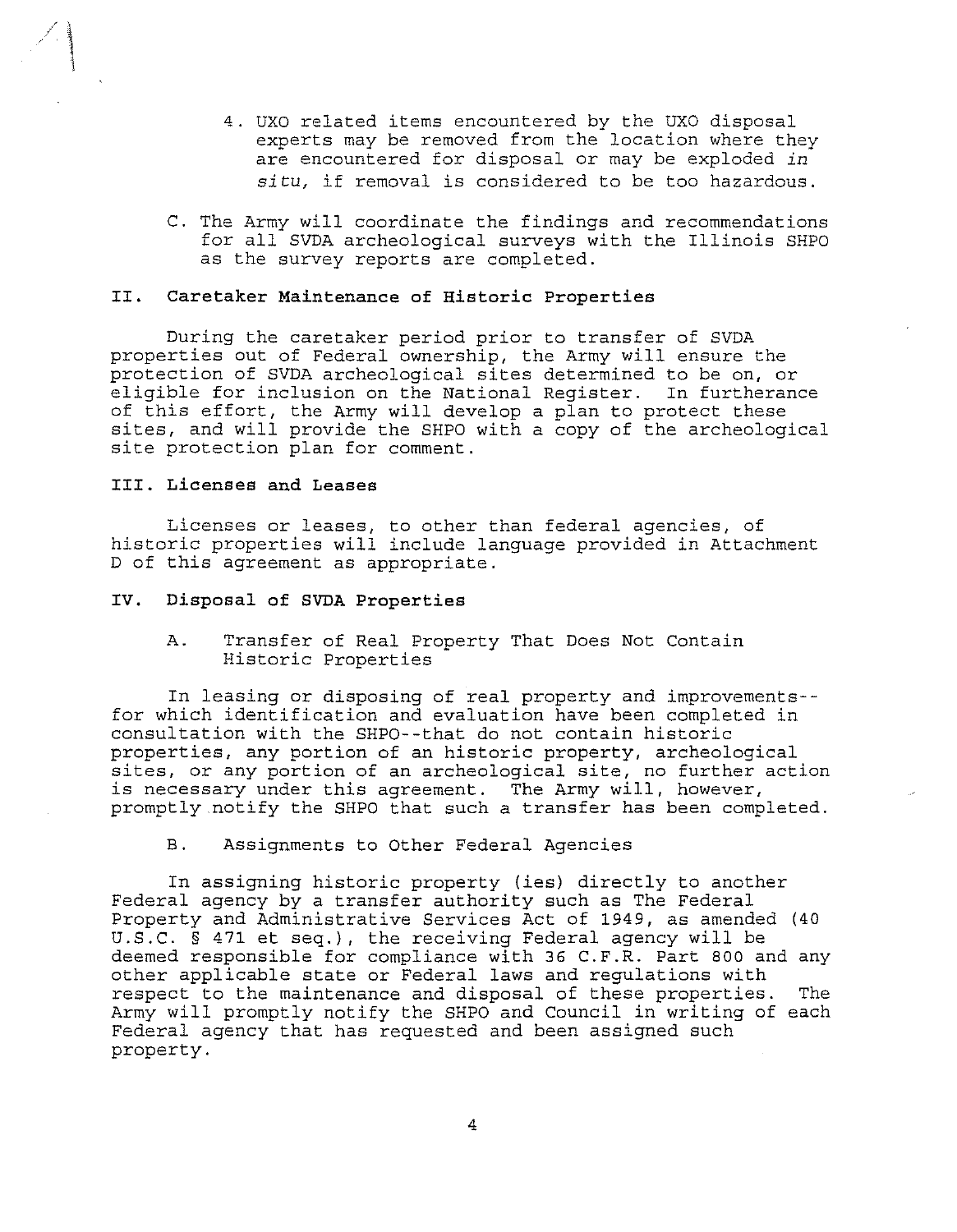C. Public Benefit Conveyances to Non-Federal Recipients

In disposing of historic property(ies) directly to a non-Federal recipient - at the request of a sponsoring Federal agency, and pursuant to the Public Benefit Conveyance authorities contained in the Federal Property and Administrative Services Act of 1949, as amended (40 U.S.C. § 471 et seq.), and other applicable authorities - an appropriate preservation covenant (found at Attachment E) will be incorporated in the transfer instrument(s). The Army will promptly notify the SHPO and Council in writing of each such transfer of an archeological-site property.

D. Economic Development Conveyances to LRAs

In disposing of historic property(ies) to a Local Redevelopment Authority (LRA) pursuant to the Economic Development Conveyance authority contained in the Defense Base Closure and Realignment Act of 1990 (Public Law 101-510, as amended), an appropriate preservation covenant (found at Attachment E) will be incorporated in the transfer instrument(s).

The Army will promptly notify the SHPO and Council in writing of each such transfer of an archeological-site property.

E. Competitive Sales

In disposing of historic properties via a competitive sale transfer authority, the Army's bid solicitation will contain the following information:

- (1) Information on the property's archeological significance, identifying elements, or other characteristics of the property that should be given special consideration in planning;
- (2) Information on financial incentives for preservation of archeological properties;
- (3) Information indicating that an appropriate preservation covenant will be incorporated in the instrument transferring title to the property, and that this covenant will be substantively identical to the one contained in Attachment E of this agreement (as appropriate), unless modifications are authorized pursuant to the process described in paragraph IV. G, below, and as required to accord the covenants with state law.

In developing the above information for inclusion in its initial bid solicitation document, the Army will solicit the advice and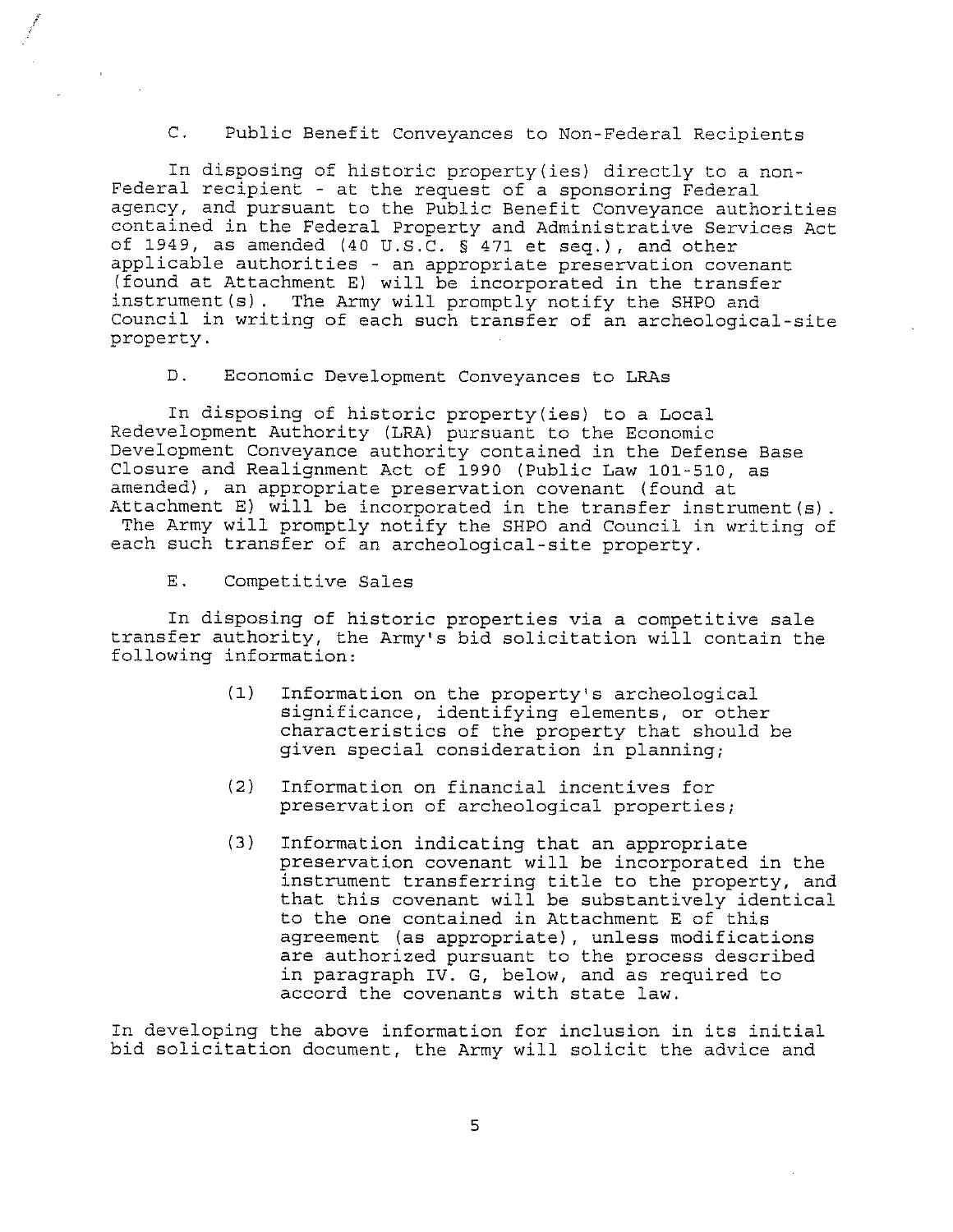assistance of the SHPO. The Army need not solicit such advice and assistance in preparing subsequent solicitation documents, unless such documents contain historic properties information that materially differs from that included in the initial solicitation document. The Army will notify the SHPO and Council in writing of each such transfer of an archeological-site property.

#### F. Negotiated Sales

In disposing of historic properties via a negotiated sale transfer authority, the Army will provide a written document ("negotiation document") to the negotiating party that sets forth the same information described in subparagraphs IV. E (1), (2) & (3), above. In developing this information for inclusion in the negotiation document to be provided to the initial negotiating party, the Army will solicit the advice and assistance of the The Army need not solicit such advice and assistance in preparing negotiation documents for subsequent negotiating parties, unless such documents contain historic properties information that materially differs from that included in the document provided to the initial negotiating party. The Army will notify the SHPO and Council in writing of each such transfer of an archeological-site property.

### G. Covenant Modification to Facilitate Transfer

If the Army cannot transfer the property or properties that contain National Register eligible archeological sites pursuant to the provisions set forth in paragraphs IV. C, D, E, and F above, then the Army will consult with the SHPO, the Council, and (with respect to transfers pursuant to paragraphs IV. C, D, and F) the prospective transferee(s) to determine appropriate modifications to the preservation covenant contained in Attachment E that are necessary in order to complete transfer of the property(ies) within established disposal timelines. Such modifications shall be limited to those that are reasonably necessary in order to effect transfer of, or effectively market, the concerned property within established timelines.

#### *V.* **Environmental Remediation**

A. UXO identification and removal will be handled as described in Stipulation I.B of this agreement document. As they are developed, the plans for other proposed environmental remediation activities will be reviewed by the SVDA BRAC Environmental Coordinator (BEC) to identify any effects to historic properties, known or yet to be discovered. If the Army determines that a proposed remediation activity will take place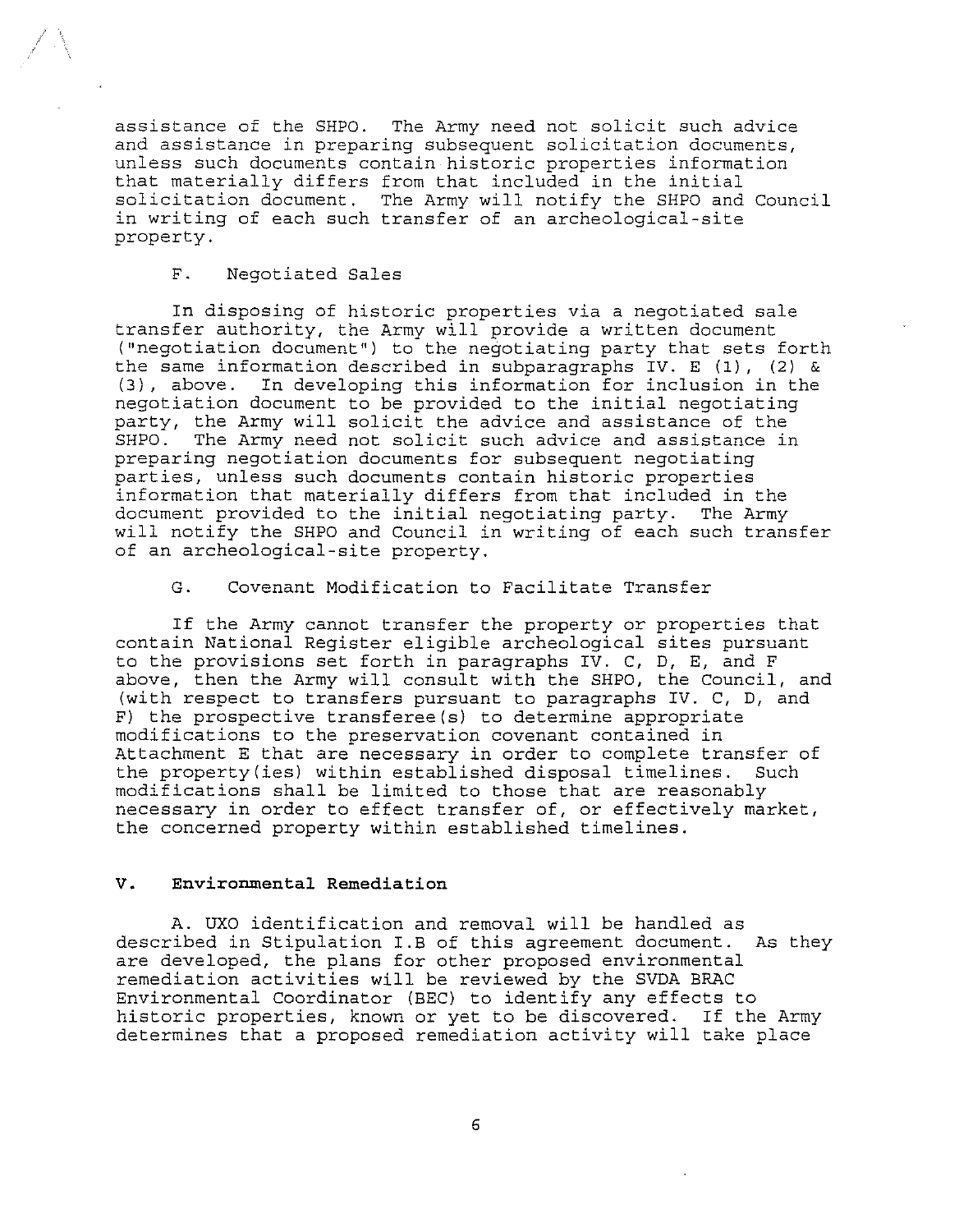less than 100 feet from a historic property and has the potential to affect that property, the Army will consult with the SHPO to determine what steps, if any, should be taken with respect to those effects.

B. Proposed remediation plans that the Army determines may affect historic properties will be submitted to the SHPO for review and comment in accordance with the following procedures:

- (1) Proposed remediation plans or supplemental documentation furnished by the Army will provide descriptions of any potential conflicts between remediation and preservation of historic properties;
- (2) In situations where the Army determines that there is an immediate threat to human health, safety, or the environment, and that remediation must proceed without first taking steps to preserve historic properties, then the Army's reasons for so determining will be fully described;
- (3) In situations where the Army determines that there is not an immediate threat to human health, safety, or the environment, and that implementation of its proposed remediation plan will result in the destruction or substantial alteration of any historic property, then the Army shall either modify its remediation plan to avoid the adverse effect or implement data recovery and/or recordation in consultation with the SHPO, taking into account health and safety constraints inherent in properties containing hazardous materials, resource availability, and any other relevant constraints.

#### **VI. Anti-Deficiency Act**

*i* 

The stipulations of this agreement are subject to the provisions of the Anti-Deficiency Act. If compliance with the Anti-Deficiency Act alters or impairs the Army's ability to implement the stipulations of this agreement, the Army will consult in accordance with the amendment and termination procedures found at Sections IX. and **X.** of this agreement.

#### **VII. Status Reports**

Until such time as all SVDA archeological properties have been transferred from Army control in accordance with the terms of this agreement, the Army will provide an annual status report

7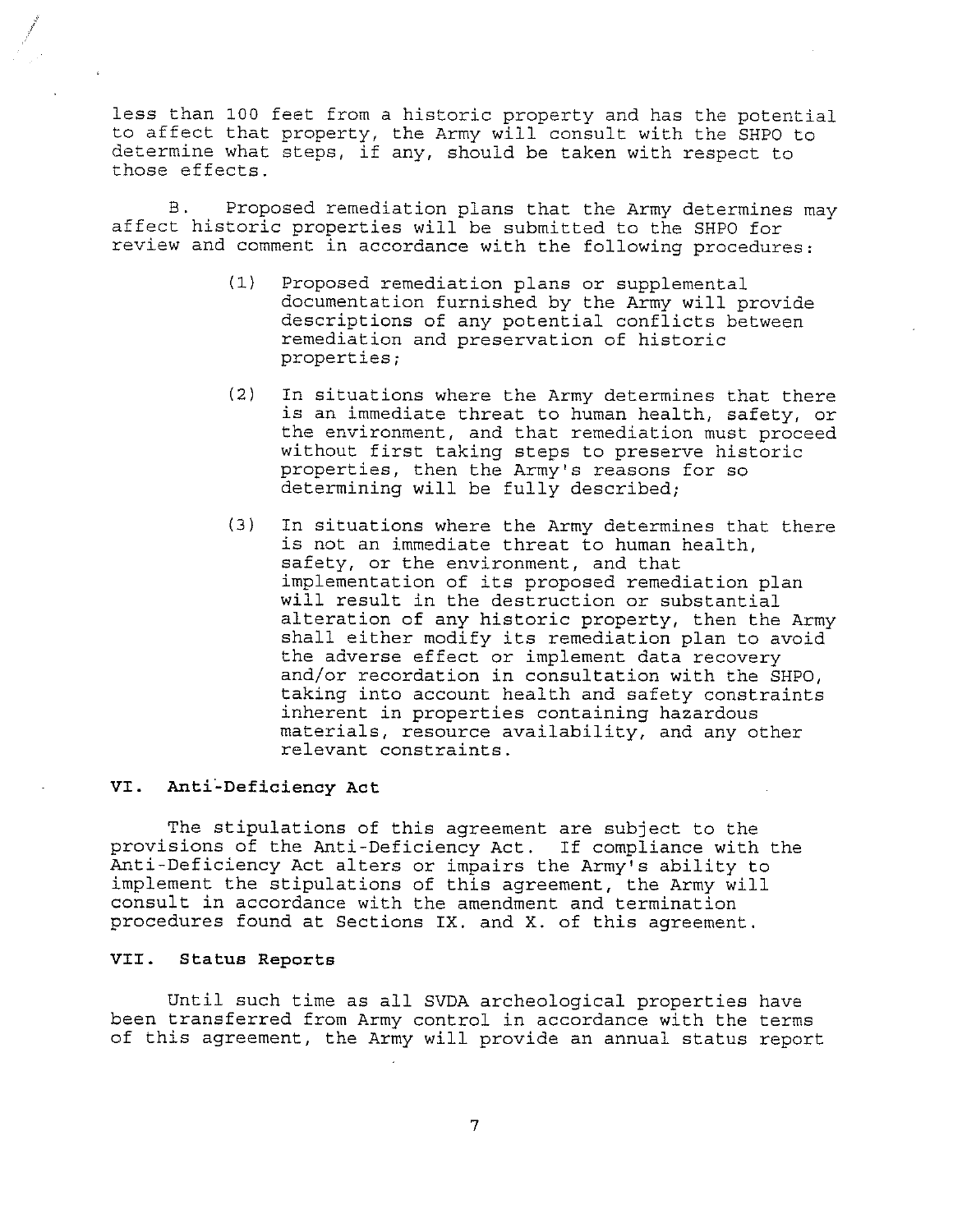to the Council and Illinois SHPO to review implementation of the terms of this agreement and to determine whether amendments are needed. If amendments are needed, the signatories to this agreement will consult, in accordance with Stipulation **IX.** of this agreement, to make such revisions.

### **VIII. Dispute Resolution**

A. Should the Illinois SHPO and/or the Council object within thirty (30) days to any plans or other documents provided by the Army or others for review pursuant to this agreement, or to any actions proposed or initiated by the Army pursuant to this agreement, the Army shall consult with the objecting party to resolve the objection. If the Army determines that the objection cannot be resolved, the Army shall forward all documentation relevant to the dispute to the Council. Within thirty (30) days after receipt of all pertinent documentation, the Council will either:

- (1) Provide the Army with recommendations, which the Army will take into account in reaching a final decision regarding the dispute; or
- (2) Notify the Army that it will comment pursuant to 36 C.F.R. 800.7(c), and proceed to comment.

Any Council comment will be taken into account by the Army in accordance with 36 C.F.R. 800.7(c) (4) with reference to the subject of the dispute.

B. Any recommendations or comment provided by the Council pursuant to Stipulation VIII. A above will pertain only to the subject of the dispute; the Army's responsibility to carry out all other actions under this agreement that are not the subjects of the dispute will remain unchanged.

C. At any time during implementation of the measures stipulated in this agreement by the Army, if an objection to any such measure or its manner of implementation is raised by interested persons, then the Army shall consider the objection and consult, as appropriate, with the objecting party, the SHPO, and the Council to attempt to resolve the objection.

### **IX. Amendments**

A. this PA be revised, whereby the parties will consult to consider ents in se fevised, whetes, the part The Army, Illnois SHPO, and/or Council may request that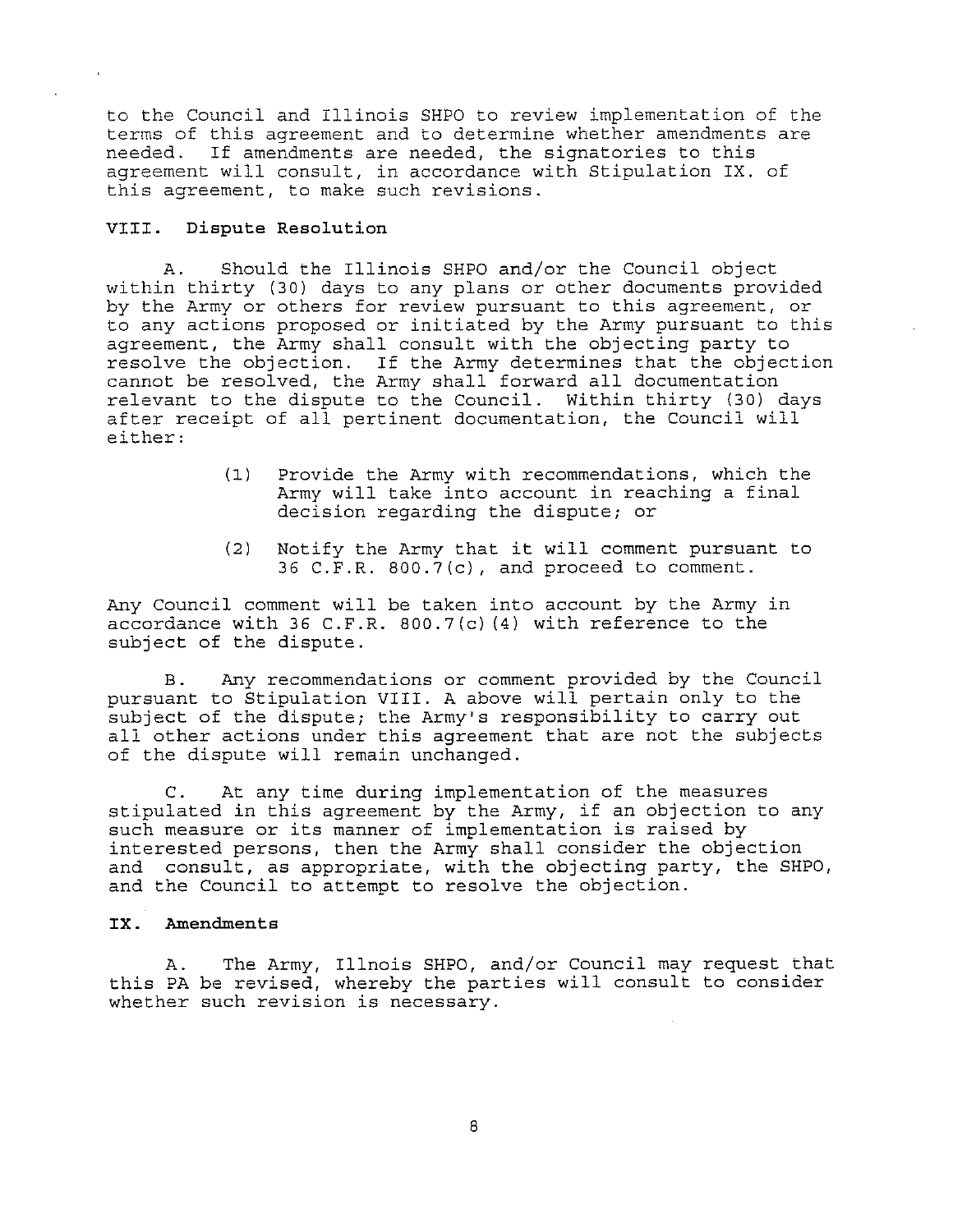B. If it is determined that revisions to this PA are necessary, then the Army, the Council, and the SHPO shall consult pursuant to 36 C.F.R. 800.6(c)(7), as appropriate, to make such revisions. Except that, reviewing parties must comment on, or Except that, reviewing parties must comment on, or signify their acceptance of, the proposed changes to the PA in writing within 30 days of their receipt.

#### **X. Termination of Agreement**

A. The Army, Illnois SHPO, and/or Council may terminate this PA by providing thirty (30) days written notice to the other signatory parties. During the period after notification and prior to termination the Army, the Council, and the SHPO will consult to seek agreement on amendments or other actions that would avoid termination. In the event of termination, the Army will comply with 36 CFR Part 800.6(c) (8) with regard to individual undertakings associated with the BRAC disposal action.

Execution and implementation of this PA evidences that the Army has afforded the Council a reasonable opportunity to comment on the closure and disposal of excess and surplus property at SVDA, and that the Army has taken into account the effects of the undertaking on historic properties. Execution and compliance with this programmatic agreement fulfills the Army's Section 106 responsibilities regarding the closure and disposal of Savanna Army Depot Activity.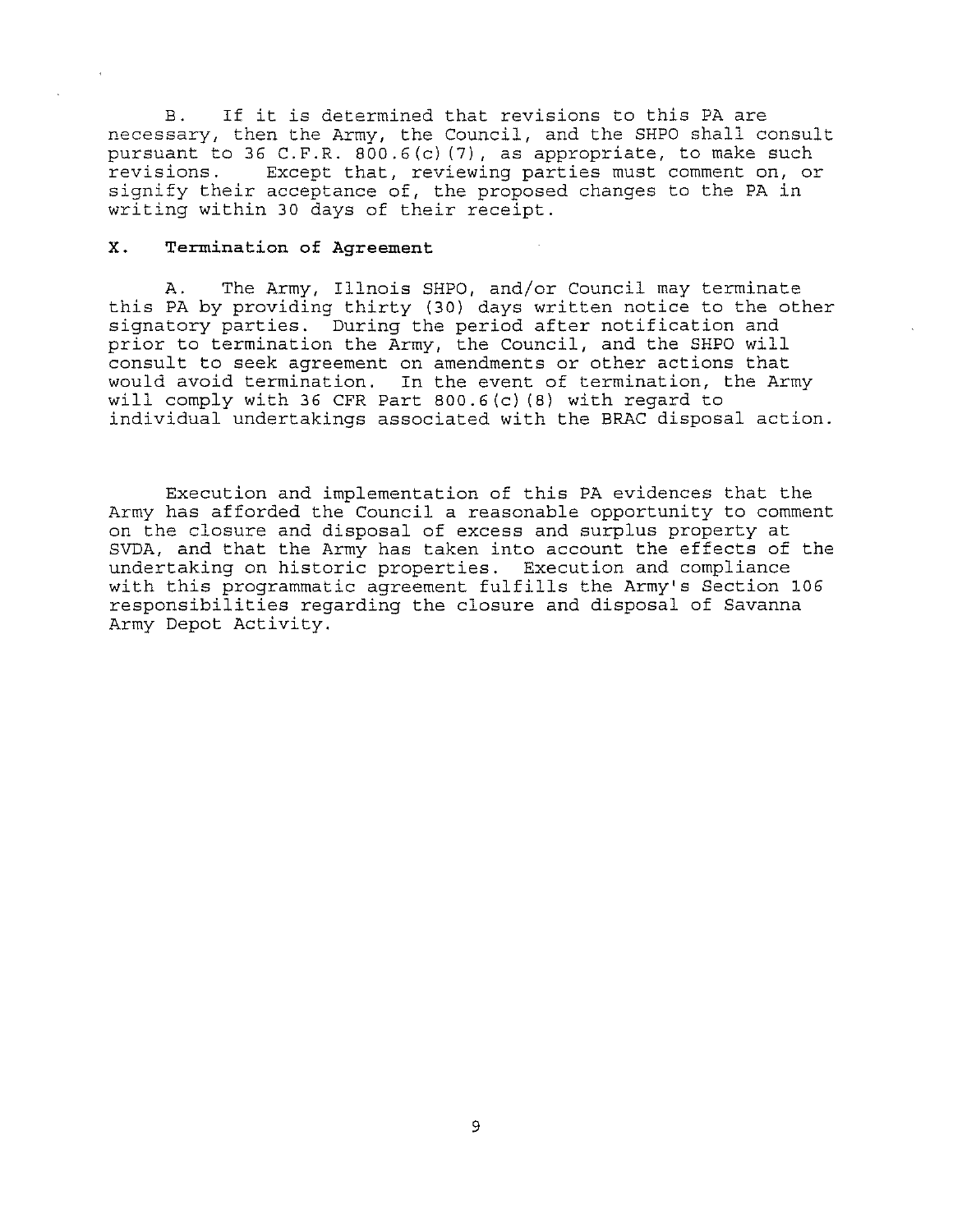$\vec{\phi}$ 

DEPARTMENT OF THE ARDIT

Charles S. Mahan, Jr. Msjor General, USA Chief of Staff

ILLINOIS ATATE HISTORIC PRESERVATION OFFICER

By: <del>Unit Pra D</del> Date: 9-20-00

Aăaker Deputy **state** Historic Preaervation Officar

#### ADVISORY COUNCIL ON MISTORIC PRESERVATION

Date: 10  $\eta_1/\omega$ 

Sy: John Fowler Executive Director

Concur,

 $\mathbf{1}$ 

JO CARROLL DRPOT LOCAL REDBVELOPMENT AUTHORITY

 $9 - 25 - 00$ By.

John A. Morehead Executive Director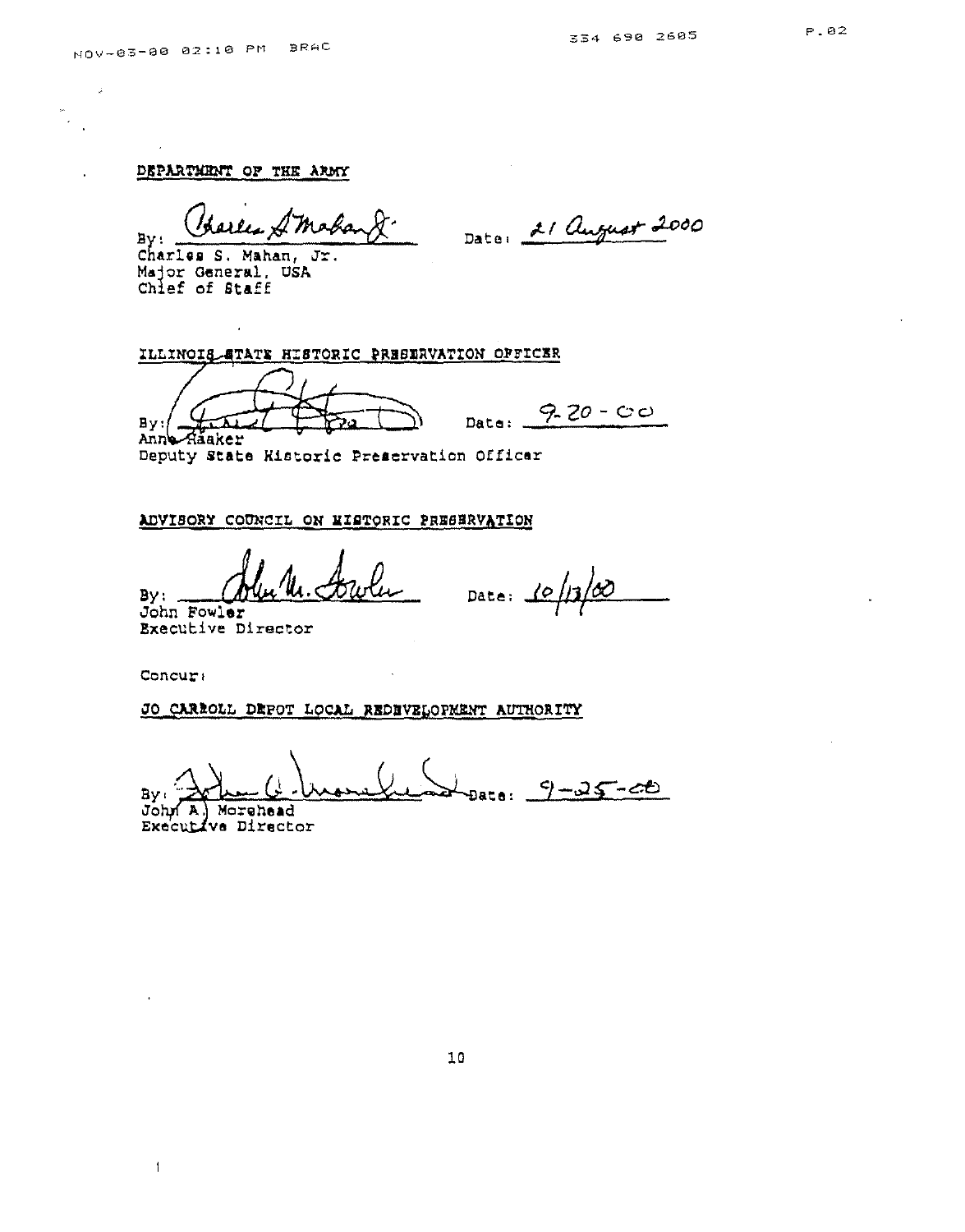#### ATTACHMENT A

Bibliography of Cultural Resource Studies Conducted to Support BRAC Disposal of Savanna Army Depot Activity Properties

# Ball, Donald B.<br>1997 A Cul

1997 *A Cultural* Resources Reconnaissance *of A Proposed 164 Acre Prison Site, Savanna Army Depot Activity, Jo*  Daviess *County, Illinois.* Report prepared by the U.S. Army Corps of Engineers, Louisville District.

# Hardlines

- Architectural Inventory of a Portion of the Savanna *Army Depot Activity, Carroll and Jo Daviess Counties, Illinois.* A report prepared for the U.S. Army Corps of Engineers, Louisville District by Hardlines: Design and Delineation, a subcontractor of International Technology, Inc.
- Miller, Orloff G., Sarah Adams, and E. Jeanne Harris 1999 *Phase I Archaeological Survey of* ca. *212 Acres (85.8 hectares) at the Savanna Army Depot Activity, Carroll County Illinois.* A report prepared for the U.S. Army Corps of Engineers, Louisville District by Gray and Pape, Inc.
- Whitman, Linda G. and Nathan Young
- 1998 *Phase I Literature Review and Archaeological Cultural Resource Survey of 210 Acres (85 ha) at Savanna Army Depot Activity, Carroll County, Illinois.* A report prepared for the U.S. Army Corps of Engineers, Louisville District by ASC Group, Inc., a subcontractor of the IT Corporation.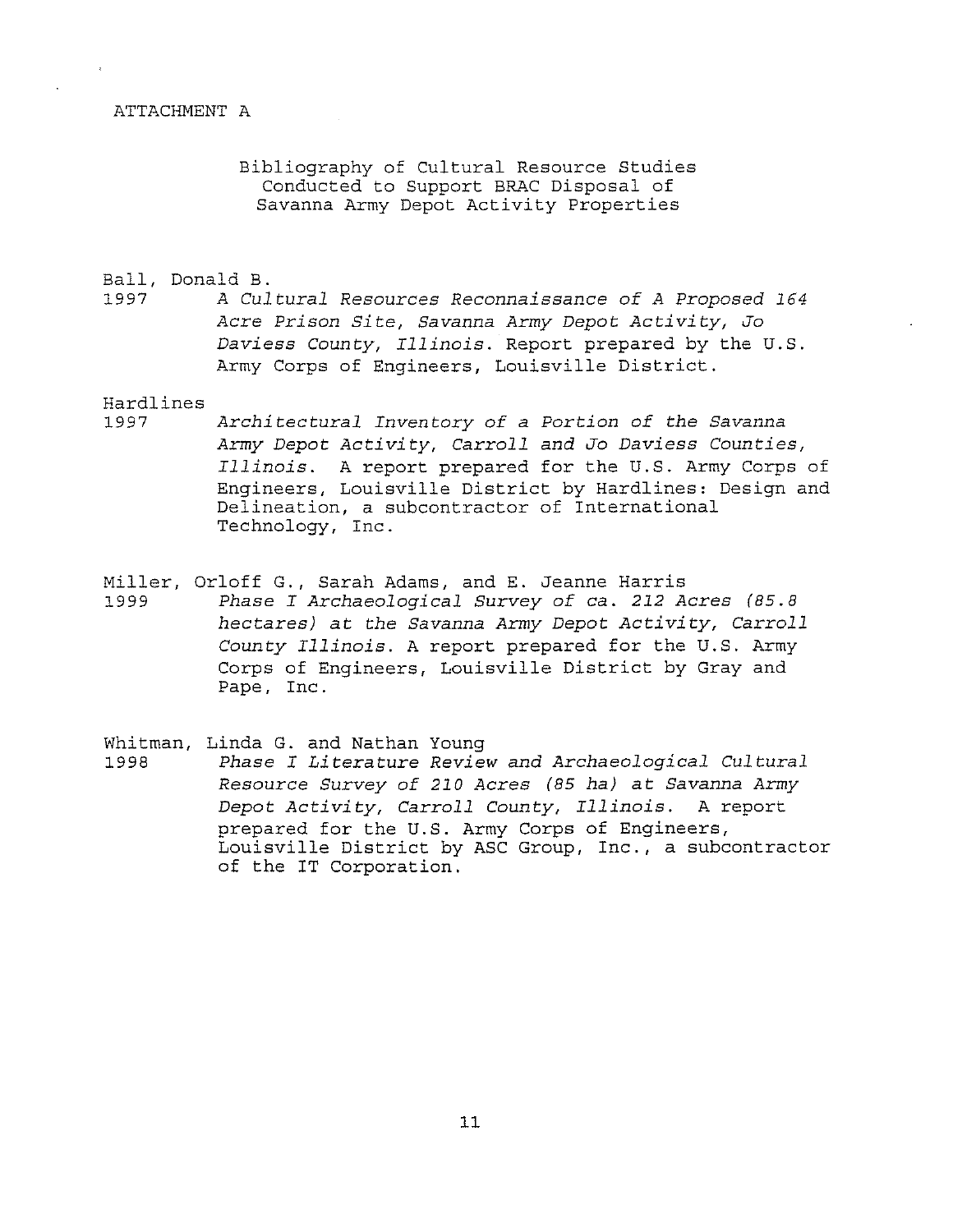#### ATTACHMENT B

Savanna Army Depot Activity, Illinois Known Historic Properties on or Eligible for the National Register of Historic Places that will be Disposed of to Non-Federal Entities

llCAl\* 11CA2 11CA3+ 11CA139\* 11CA142 11CA143\* 11CA147 11CA148 11CA149

\* Lands making up this archeological site lie within two BRAC disposal parcels, one to be acquired by the local reuse authority and the other by the U.S. Fish and Wildlife Service.

+ The mounds formerly associated with this site have been destroyed, but the site may still have the potential to possess subsurface burials.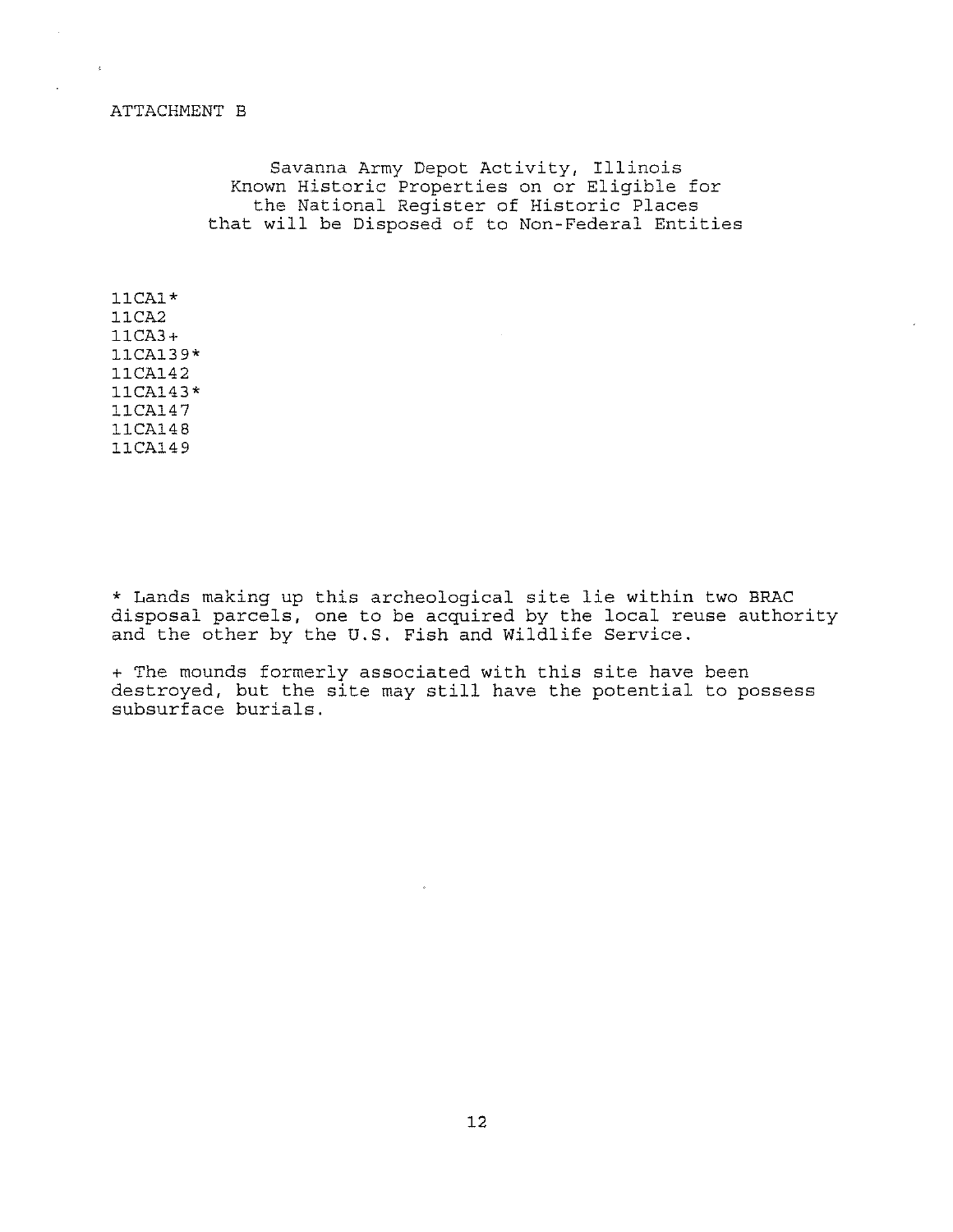# ATTACHMMENT C

Map Displaying the Location of Savanna Army Depot Activity Lands to be Transferred to Federal and Non-Federal Entities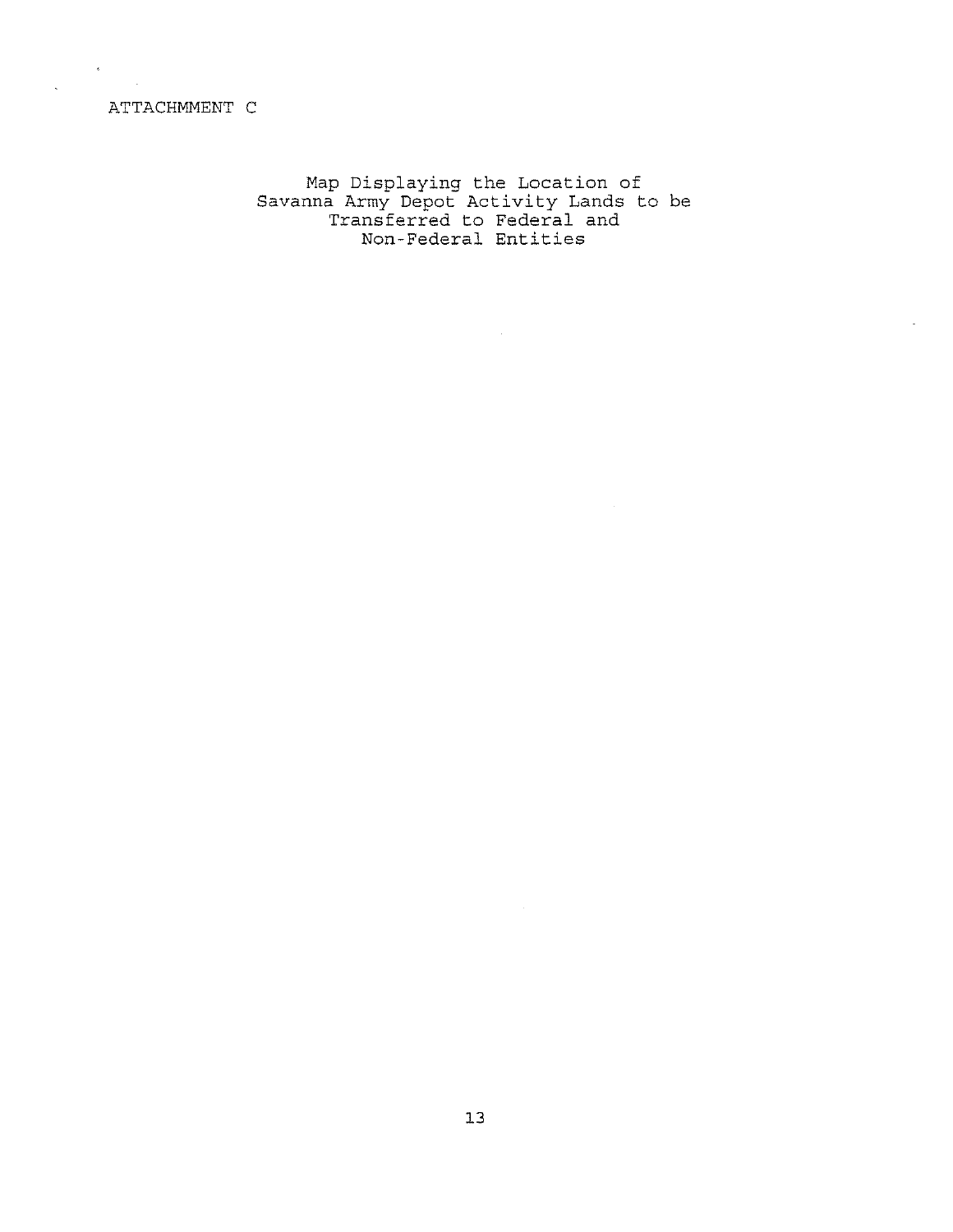

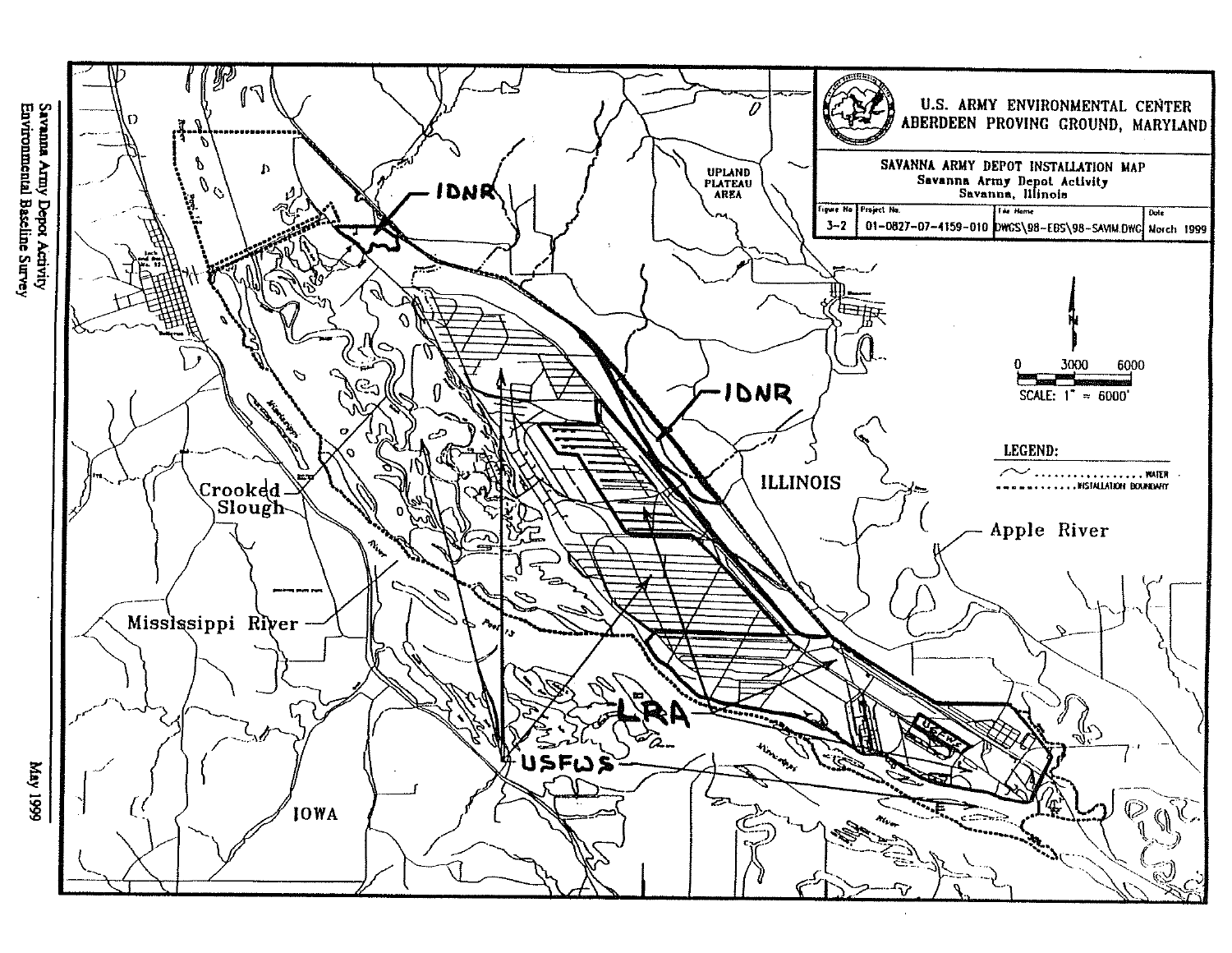ATTACHMENT D - **Language to be included in lease and license agreements when archeological sites are present.** 

Archeological Property(ies) Lessee (License) Language

 $\mathbf{R}^2$ 

Archeological property(ies)XXX is/are (eligible for inclusion<br>in/listed in) the National Register of Historic Places. The in/listed in) the National Reqister of Historic Places. Lessee (Licensee) shall ensure that the property(ies) remain(s) undisturbed. The Lessee (Licensee) will notify the Army of any proposed ground disturbance to the archeological property prior to undertaking said ground disturbance. Notification will include a detailed description of the proposed undertaking. If the Army does not object to the proposal within 30 days of receipt of such notification and adequate supporting documentation, the Army will, with the assistance of the Lessee (Licensee), initiate consultation with the Illinois SHPO in accordance with Section 106 of the National Historic Preservation Act and its implementing regulations, "Protection of Historic Properties" (36 C.F.R. Part 800). The Lessee (Licensee) will not undertake the proposed action until the Army notifies the Lessee (Licensee) that the requirements of Section 106 have been fulfilled and the Lessee (Licensee) may proceed. If the Army objects to the Lessee's (Licensee's) proposed ground disturbance, the Lessee shall not undertake the proposed action.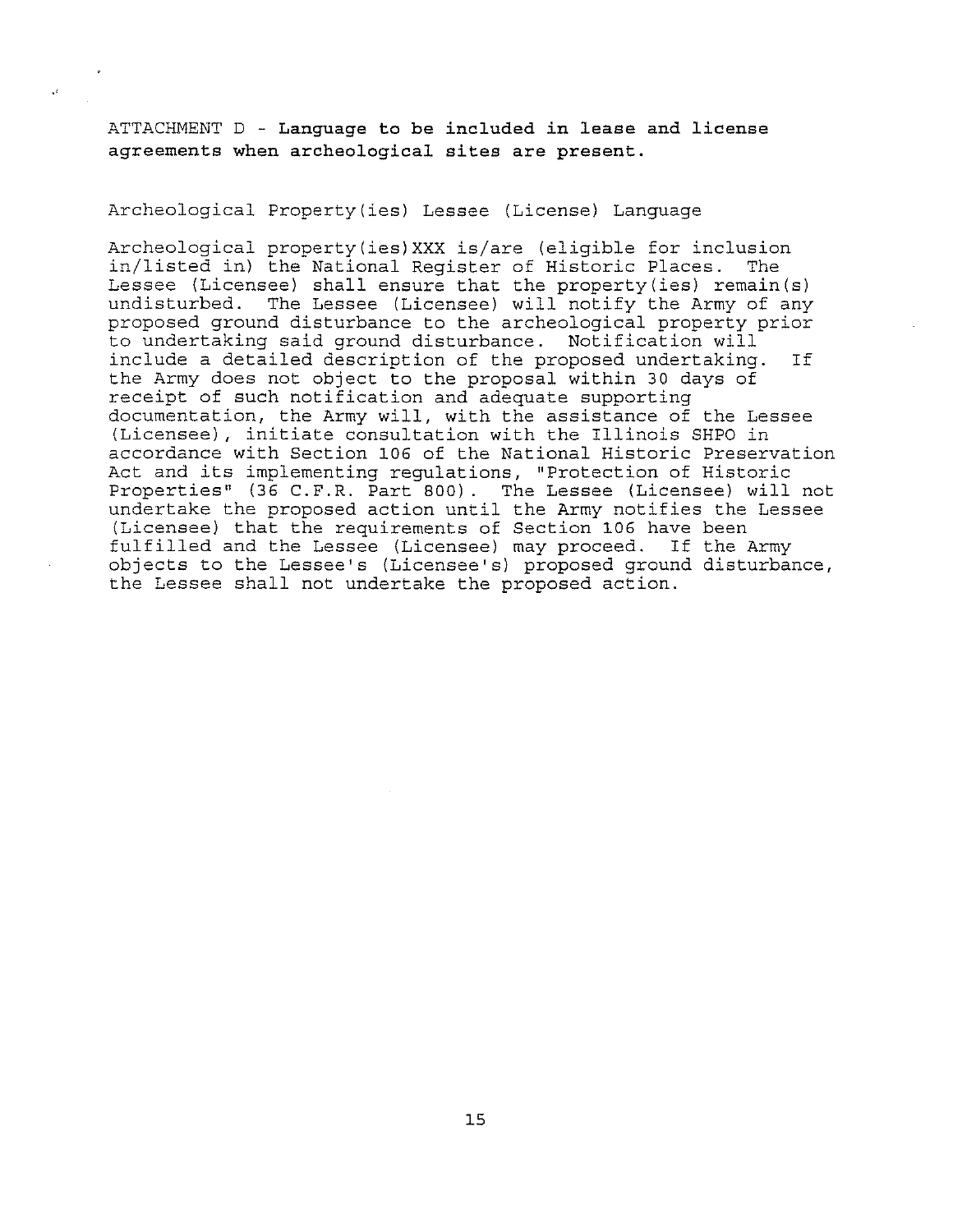ATTACHMENT E: STANDARD PRESERVATION COVENANT FOR CONVEYANCE OF PROPERTY THAT INCLUDES ARCHEOLOGICAL SITES

1. In consideration of the conveyance of the real property that includes the [official number(s) designation of archeological site(s)] located in the County of [name of county], Illinois, which is more fully described as [insert legal description], [Name of property recipient] hereby covenants on behalf of [himself/herself/itself], [his/her/its] heirs, successors, and assigns at all times to the Illinois State Historic Preservation Officer (SHPO), to maintain and preserve [official number(s) designation of archeological site(s)], in accordance with the provisions of paragraphs 2 through 11 of this covenant.

2. (Name of property recipient) will notify the Illinois SHPO in writing prior to undertaking any disturbance of the ground surface or any other action on [official number(s) designation of archeological site(s)] that would affect the physical integrity of this/these site(s). Such notice shall describe in reasonable detail the proposed undertaking and its expected effect on the physical integrity of [official number(s) designation of archeological site(s)].

3. Within thirty (30) calendar days of the Illinois SHPO's receipt of notification provided by (name of property recipient) pursuant to paragraph 2 of this covenant, the SHPO will respond to (name of property recipient) in writing as follows:

- (a) That (name of property recipient) may proceed with the proposed undertaking without further consultation;=
- (b) That (name of property recipient) must initiate and complete consultation with the Illinois SHPO before (he/she/it) can proceed with the proposed undertaking.

If the Illinois SHPO fails to respond to the (name of property recipient) 's written notice within thirty (30) calendar days of the SHPO's receipt of the same, then (name of property recipient) may proceed with the proposed undertaking without further consultation with the SHPO.

4. If the response provided to (name of property recipient) by the Illinois SHPO pursuant to paragraph 3 of this covenant requires consultation with the SHPO, then both parties will so consult in good faith to arrive at mutually-agreeable and appropriate measures that (name of property recipient) will employ to mitigate any adverse effects associated with the proposed undertaking. If the parties are unable to arrive at such mutually-agreeable mitigation measures, then (name of property recipient) shall, at a minimum, undertake recordation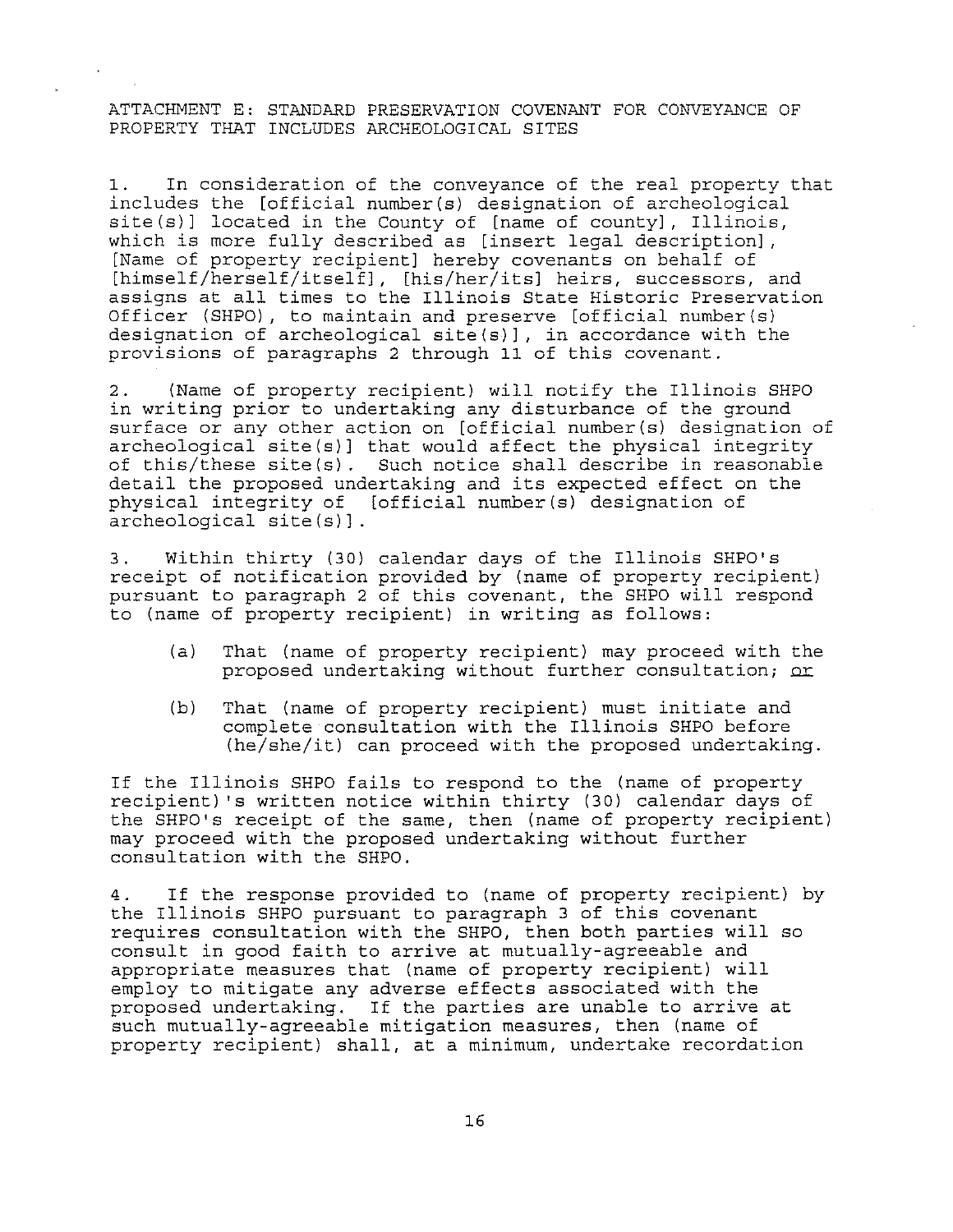for the concerned property--in accordance with the Secretary of Interior's standards for recordation and any applicable state standards for recordation, or in accordance with such other standards to which the parties may mutually agree--prior to proceeding with the proposed undertaking. Pursuant to this covenant, any mitigation measures to which (name of property recipient) and the SHPO mutually agree, or any recordation that may be required, shall be carried out solely at the expense of (name of property recipient).

5. [Name of recipient] shall make every reasonable effort to prohibit any person from vandalizing or otherwise disturbing any archeological site determined by the Illinois SHPO to be eligible for inclusion in the National Register of Historic Places. Any such vandalization or disturbance shall be promptly reported to the Illinois SHPO.

6. The Illinois SHPO shall be permitted at all reasonable time to inspect [parcel designation] in order to ascertain its condition and to fulfill its responsibilities hereunder.

7. In the event of a violation of this covenant, and in addition to any remedy now or hereafter provided by law, the Illinois SHPO may, following reasonable notice to [name of recipient], institute suit to enjoin said violation or to require the restoration of any archeological site affected by such violation.

8. [Name of recipient] agrees that the Illinois SHPO may, at its discretion, after 30 days notice to [name of recipient], convey and assign all or part of its rights and responsibilities contained in this covenant to a third party.

9. This covenant is binding on [name of recipient], [his/her/its] heirs, successors, and assigns in perpetuity. Restrictions, stipulations, and covenants contained herein shall be inserted by [name of recipient] verbatim or by express reference in any deed or other legal instrument by which [he/she/it] divests [himself/herself/itself] of either the fee simple title or any other lesser estate in [parcel designation] or any part thereof.

10. The failure of the Illinois SHPO to exercise any right or remedy granted under this instrument shall not have the effect of waiving or limiting the exercise of any other right or remedy or the use of such right or remedy at any other time.

11. The covenant shall be a binding servitude upon the real property that includes [official number(s) designation of archeological site(s)] and shall be deemed to run with the land. Execution of this covenant shall constitute conclusive evidence